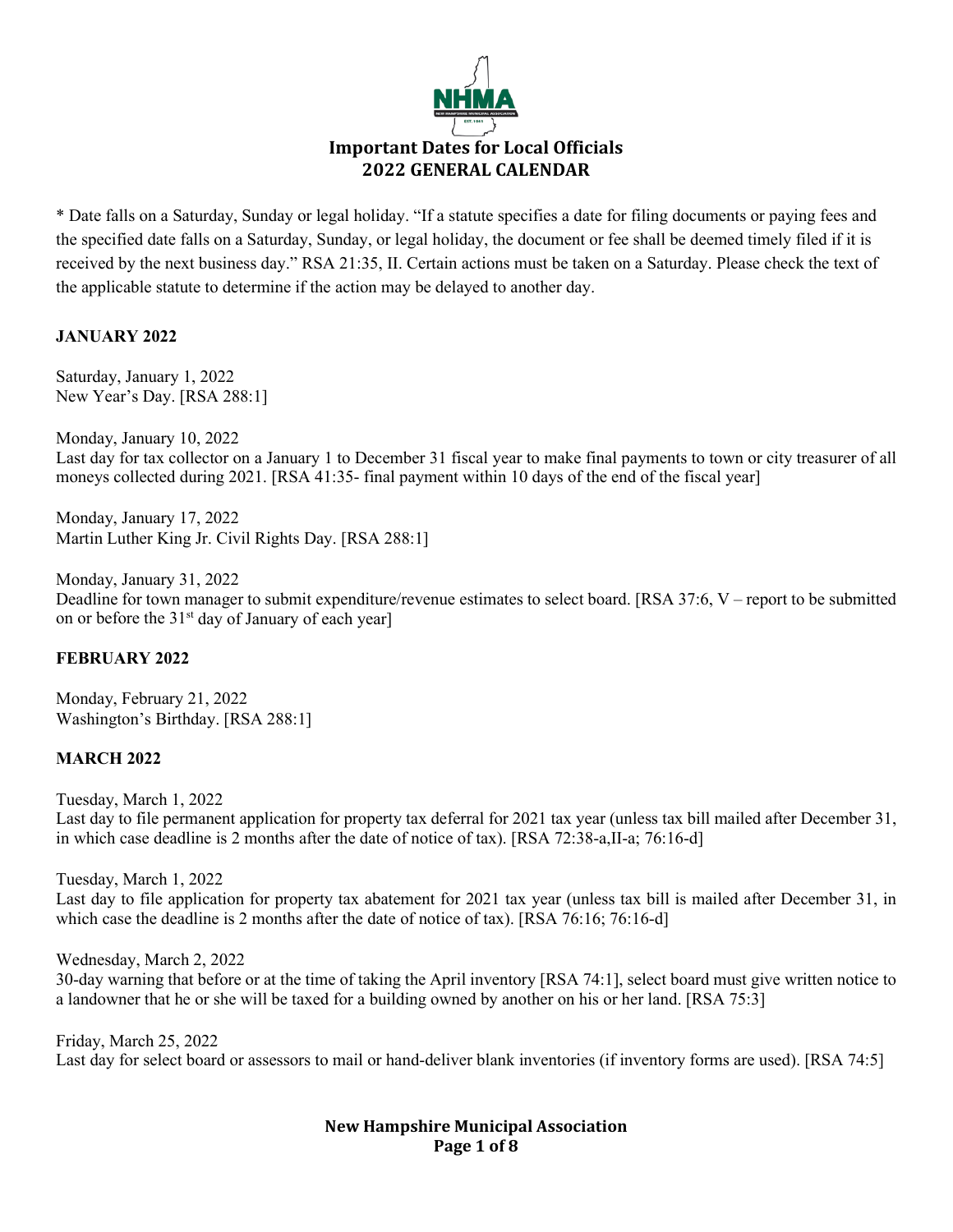

# Thursday, March 31, 2022

Last day for appointing tax collector if select board is to appoint, and to make a written contract with the appointed collector regarding compensation. [RSA 41:33-appointment to be made prior to April 1st]

Thursday, March 31, 2022 Last day for timber owners to notify assessing officials of desire to extend cutting operation beyond April 1, but not beyond June 30. [RSA 79:10, II]

#### Thursday, March 31, 2022

Last day for select board to abate a tax to a person not liable, give notice to the person liable and impose the tax due on that person. [RSA 76:14]

## **APRIL 2022**

Friday, April 1, 2022

Last day for select board or assessors to give public notice of time and place where, on or before April 15, they will receive inventories and hear parties regarding their liability to be taxed, unless town has voted to eliminate inventory. [RSA 74:10]. Prior to doing so, they must give written notice to owner of any land upon which a building owned by another is sited, that the building will be taxed to the landowner. [RSA 75:3]

Friday, April 1, 2022

Select board and assessors, during April, must make a list of persons subject to taxation as of this date and must examine real property, make reappraisals and corrections, and revise inventory. [RSA 74:1; 75:8]. Before or when taking the inventory, they must give written notice to owner of any land upon which a building owned by another is sited, that the building will be taxed to the landowner. [RSA 75:3]

Friday, April 1, 2022 Last day to submit Financial Report to Department of Revenue Administration (DRA) in municipalities using calendar year basis. [RSA 21-J:34, V]

Friday, April 1, 2022 Owner of land under excavation or to be excavated must file notice of intent to excavate. [RSA 72-B:8; notice of intent must be filed at beginning of tax year, April  $1<sup>st</sup>$ 

Friday, April 15, 2022

Last day for religious, educational and charitable organizations to file annual list of all exempt property with assessing officials. Failure to file on time may be ground for denial. May be extended to a later date prior to setting of tax rate based upon accident, mistake or misfortune. [RSA 72:23-c, I]

Friday, April 15, 2022

Last day to apply for current use land assessment or conservation restriction assessment. Current use application date may be extended to a later date prior to setting of tax rate based upon accident, mistake or misfortune. [RSA 79-A:5, II]

> **New Hampshire Municipal Association Page 2 of 8**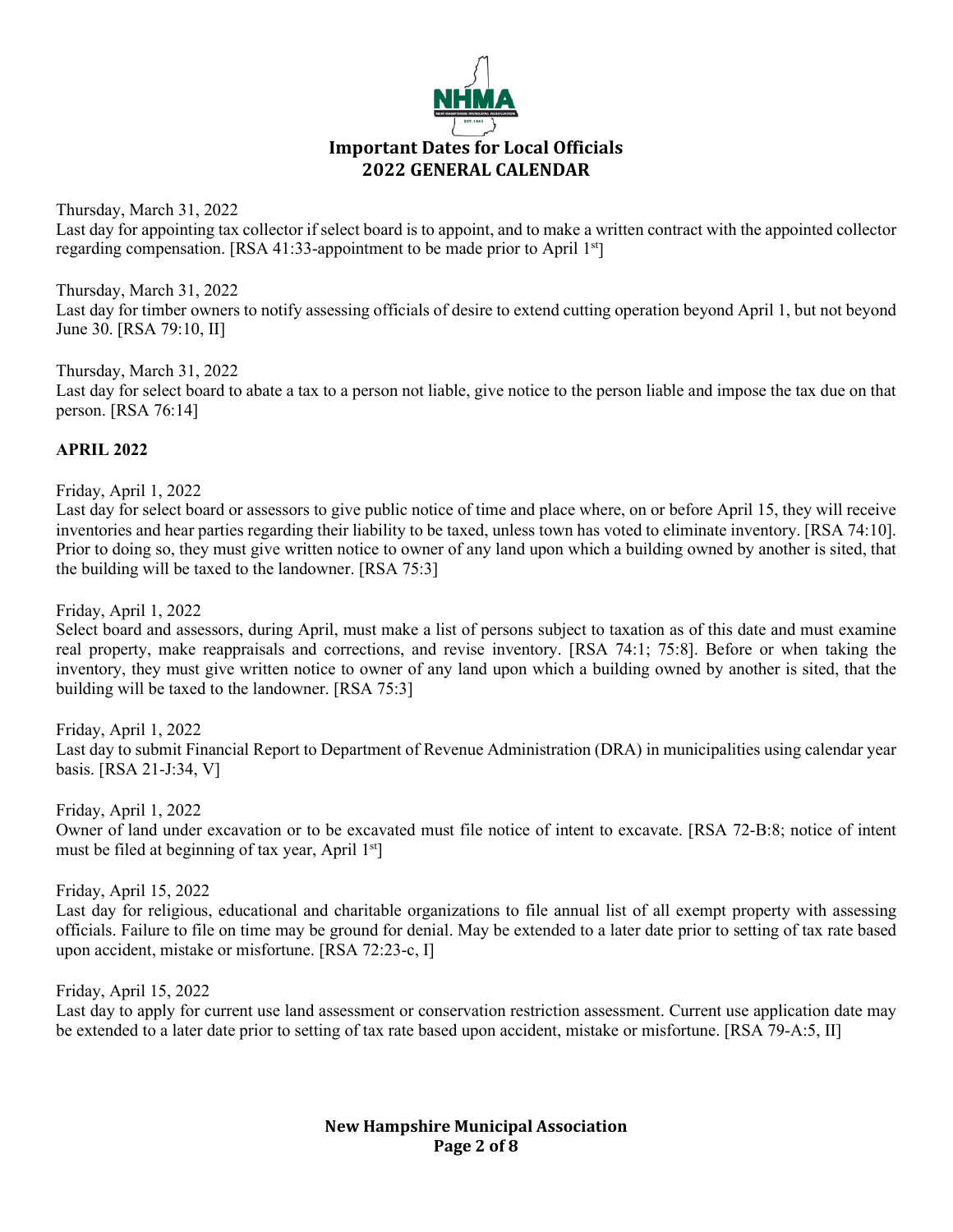

Friday, April 15, 2022

Last day to apply for a special appraisal of residence located in industrial or commercial zone based on its value at its current use as a residence. May be extended to a later date prior to setting of tax rate based upon accident, mistake or misfortune. [RSA 75:11, I]

Friday, April 15, 2022

Last day for taxpayers in municipalities that use tax inventory blanks to mail or deliver inventories of taxable property to select board or assessors, and for select board or assessors to hear parties regarding their liability to be taxed. [RSA 74:7; 74:10]. May be extended to May 31 in cases of accident, mistake or misfortune. [RSA 74:8]

Saturday, April 30, 2022 All properties which have changed in value during the prior year must be reappraised during the month of April. [RSA 74:1; 75:8]

Saturday, April 30, 2022 Last day for Office of Planning & Development to notify municipality of data components to be used in annual population estimates. [RSA 78-A:25, III]

Saturday, April 30, 2022 All dog licenses expire, regardless of date issued. [RSA 466:1]

## **MAY 2022**

Sunday, May 1, 2022 Expiration date for annual licenses for billiard tables, pool tables and bowling alleys. [RSA 286:7]

Sunday, May 1, 2022

Last day for owners of land being excavated to file report of excavated material when time has been extended by local assessing officials because of accident, mistake or misfortune. Failure to do so results in assessment of doomage (two times the tax that would be due). [RSA 72-B:10]

Sunday, May 15, 2022 Last day for every owner with timber cutting operations still in progress through March 31 to file report of all timber cut up to and including March 31. [RSA 79:11, I]

Sunday, May 15, 2022 Last day for select board to commit warrant to tax collector for semi-annual billing. [RSA 76:15-a, II]

Monday, May 30, 2022 Last day to submit objections and evidence on data for annual population estimates to Office of Planning & Development. [RSA 78-A:25, III].

Monday, May 30, 2022 Memorial Day. [RSA 288:1]

> **New Hampshire Municipal Association Page 3 of 8**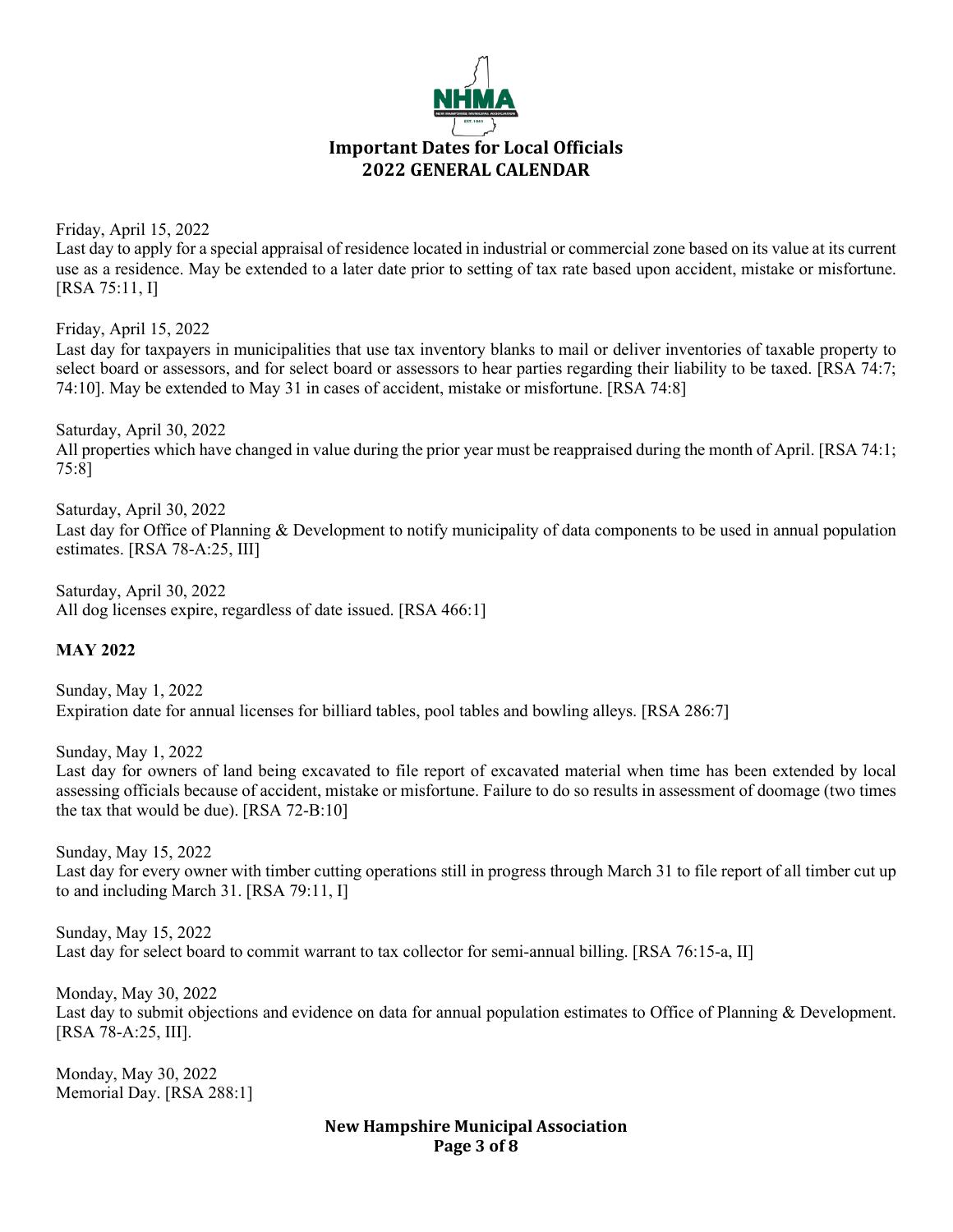

Tuesday, May 31, 2022 Last day for select board or city assessors to commit warrant for resident taxes to tax collectors. [RSA 76:12 before June 1 of each year]

Tuesday, May 31, 2022 Last day for charitable organizations to file annual statement of financial condition with municipality. [RSA 72:23, VI before June 1 of each year]

#### **JUNE 2022**

Wednesday, June 1, 2022

Last day for owners of land being logged to file report of timber cut when time to file has been extended by local assessing officials because of accident, mistake or misfortune. Failure to do so results in assessment of doomage (two times tax that would be due). [RSA 79:12]

Wednesday, June 1, 2022

Last day for town and city clerks to turn over money collected for dog licenses to town or city treasurer and to the Department of Agriculture. [RSA 466:9 – on or before June 1]

Wednesday, June 1, 2022

Between now and June 20, the town clerk is to provide governing body with list of owners of unlicensed dogs. Governing body has until July 10 (20 days from June 20) to issue civil forfeiture warrant. [RSA 466:14]

Wednesday, June 15, 2022 Last day for assessing officials to certify to DRA the normal yield taxes for the tax year ending March 31. [RSA 79:19, I]

Wednesday, June 15, 2022 In towns with optional fiscal year, last day for select board and treasurer to transfer funds appropriated for capital reserve funds to trustees of trust funds. [RSA 35:12]

Thursday, June 30, 2022 Last day to determine whether current use lands have undergone a change in use so that land use change tax should be levied. [RSA 79-A:5, IV prior to July 1] (See also RSA 79-A:7)

Thursday, June 30, 2022 In towns with optional fiscal year, tax collector has statutory duty to submit tax report to the town at the end of the fiscal year. [RSA 41:35]

Thursday, June 30, 2022 Last day for the tax collector to mail resident tax bills unless resident tax has been locally eliminated. [RSA 72:1-c; 76:12].

#### **JULY 2022**

Friday, July 1, 2022 Expiration date for all annual junkyard licenses issued by governing body. [RSA 236:121]

# **New Hampshire Municipal Association**

**Page 4 of 8**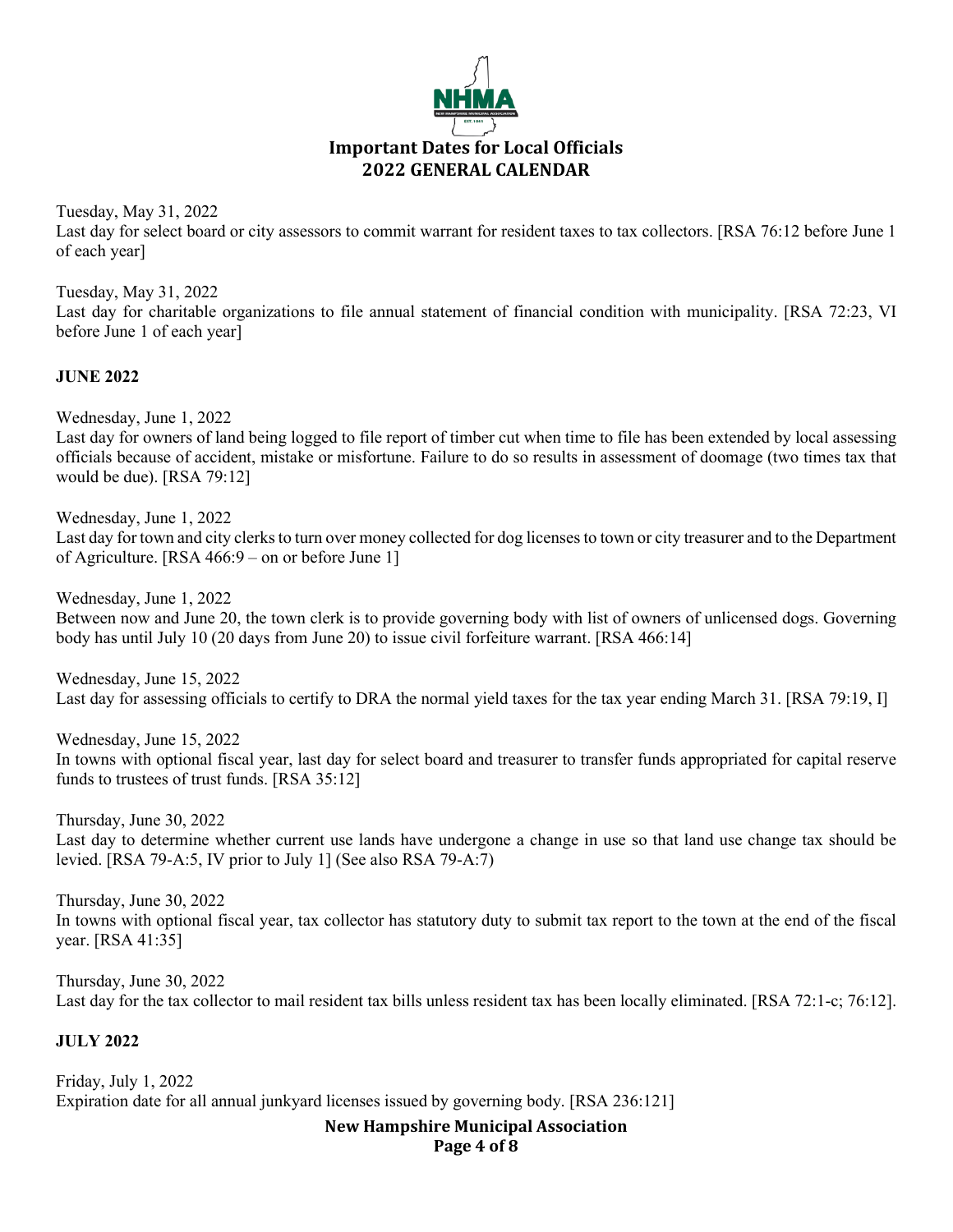

Friday, July 1, 2022

First tax payment due for municipalities with semi-annual billing. Interest shall accrue after due date at 8%. If tax bills mailed on or after June 1, no interest charged until 30 days after last bill is mailed. [RSA 76:13; 76:15-a, II]

Friday, July 1, 2022 Last day for assessing officials to mail notice of decision on deferral application for 2021 tax year (if tax bill mailed by December 31). [RSA 76:16-d]. Failure to respond constitutes a denial. [RSA 72:34, IV].

Friday, July 1, 2022 Last day for assessing officials to mail notice of decision on abatement application for 2021 tax year (if tax bill mailed by December 31). [76:16, II;76:16-d]. Failure to respond constitutes a denial. [RSA 76:16, II]

Friday, July 1, 2022 Last day for assessing officials to mail notice of decision on tax exemption or credit for 2021 tax year. Failure to respond constitutes a denial. [RSA 72:34, IV]

Friday, July 1, 2022 Last day for assessing officials to notify applicant of decision to classify or refusal to classify landowner's parcel as current use open space (or within 15 days if application filed after July 1). [RSA 79-A:5, III]

Friday, July 1, 2022

Last day for assessing officials to notify applicant of decision on application to specially assess a residence located in an industrial or commercial zone at its current use as a residence (or within 15 days if application filed after this date). [RSA 75:11, II]

Monday, July 4, 2022 Independence Day. [RSA 288:1]

Sunday, July 10, 2022

Last day for tax collector in municipality with an optional fiscal year to make final payments to town or city treasurer of all moneys collected during fiscal year. [RSA 41:35]

Sunday, July 10, 2022 Last day for governing body to issue civil forfeiture warrants for unlicensed dogs, which may also authorize seizure of the unlicensed dogs. [RSA 466:14]

## **AUGUST 2022**

Monday, August 1, 2022

Last day for assessing officials to file with register of deeds a notice of contingent liens describing all parcels of land classified under current use, except for previously filed parcels that have not changed (or within 14 days if classified after this date). [RSA 79-A:5, VI]

Monday, August 15, 2022 Last day to file report of cut for timber cutting operations extended to June 30. [RSA 79:11, II]

> **New Hampshire Municipal Association Page 5 of 8**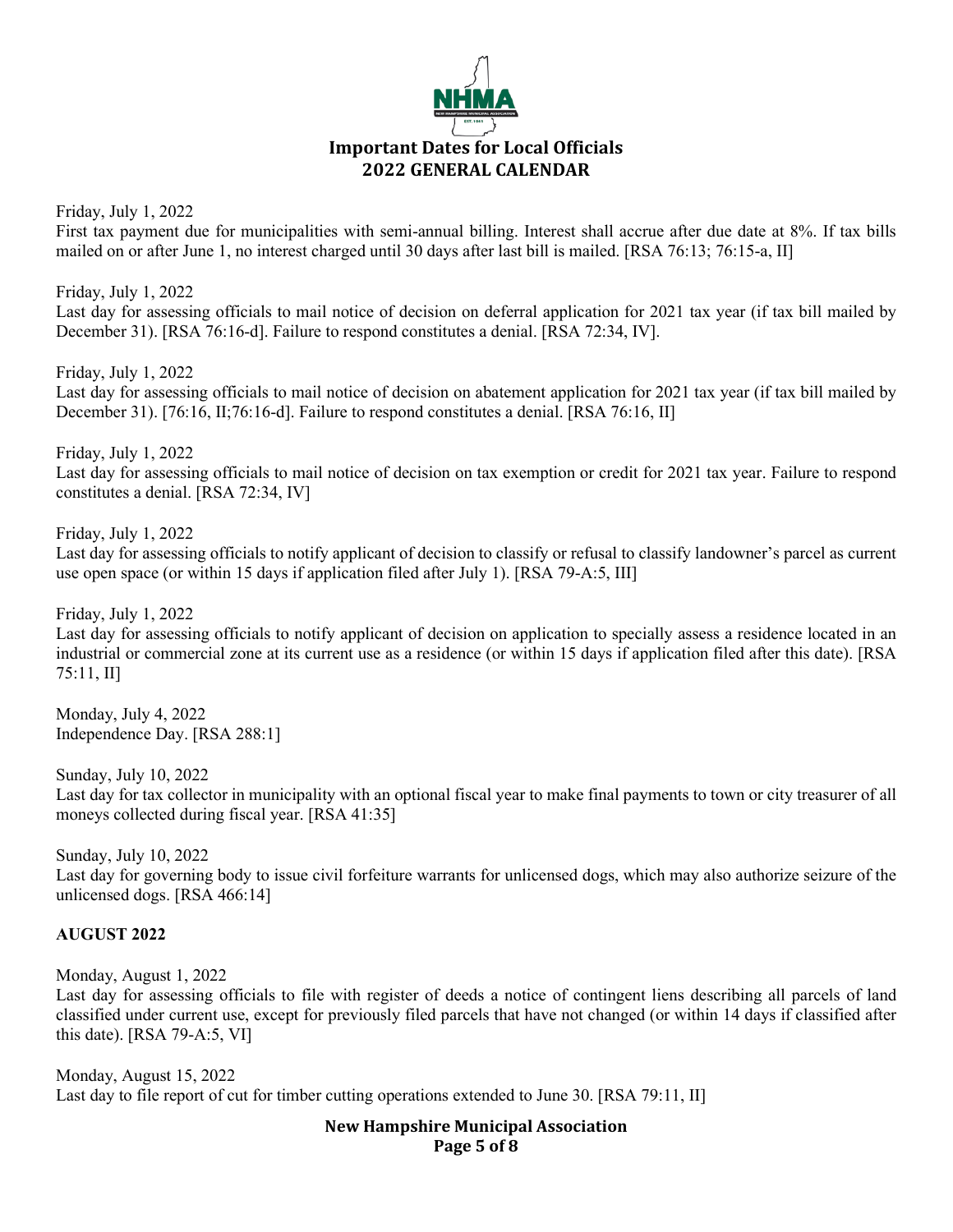

Wednesday, August 31, 2022 Last day to file application with commissioner of revenue administration for payment in lieu of taxes lost due to state and national forest land. [RSA 227-H:17]

Wednesday, August 31, 2022 Last day to mail (registered or certified) notice of impending tax lien to current owner in municipalities using tax lien system. [RSA 80:19; 80:20-a; 80:54–:55; 80:60]

Wednesday, August 31, 2022 Last day for return of completed dog warrant to governing body. [RSA 466:16]

## **SEPTEMBER 2022**

Thursday, September 1, 2022 Last day for taxpayer to appeal denial of request for tax exemption, credit, deferral or abatement to the Board of Tax and Land Appeals or Superior Court (if tax bill mailed before December 31). [RSA 72:34-a; 76:16-a; 76:16-d; 76:17]

Thursday, September 1, 2022 Last day to submit financial report to DRA if town or city has adopted optional fiscal year. [RSA 21-J:34, V; 31:94-a]

Thursday, September 1, 2022 Last day to submit inventory valuation and revised estimated revenues to DRA [RSA 21-J:34, I, III]

Monday, September 5, 2022 Labor Day. [RSA 288:1]

Thursday, September 15, 2022 Last day for assessing officials to certify to DRA the normal yield taxes assessed for operations extended to June 30. [RSA 79:19, II]

Friday, September 30, 2022 Last day for tax collector to execute tax lien to municipality [RSA 80:19; 80:59; 80:61] for unpaid 2021 taxes

#### **OCTOBER 2022**

Saturday, October 1, 2022 Last day to notify DRA if select board has voted not to use the inventory form. [RSA 74:4-a, II]

Monday, October 10, 2022 Columbus Day. [288:1]

Sunday, October 30, 2022 Last day for tax collector to record report of tax lien execution at county registry of deeds if lien executed on September 30. Recording required within 30 days of executing the tax lien. [RSA 80:64]

> **New Hampshire Municipal Association Page 6 of 8**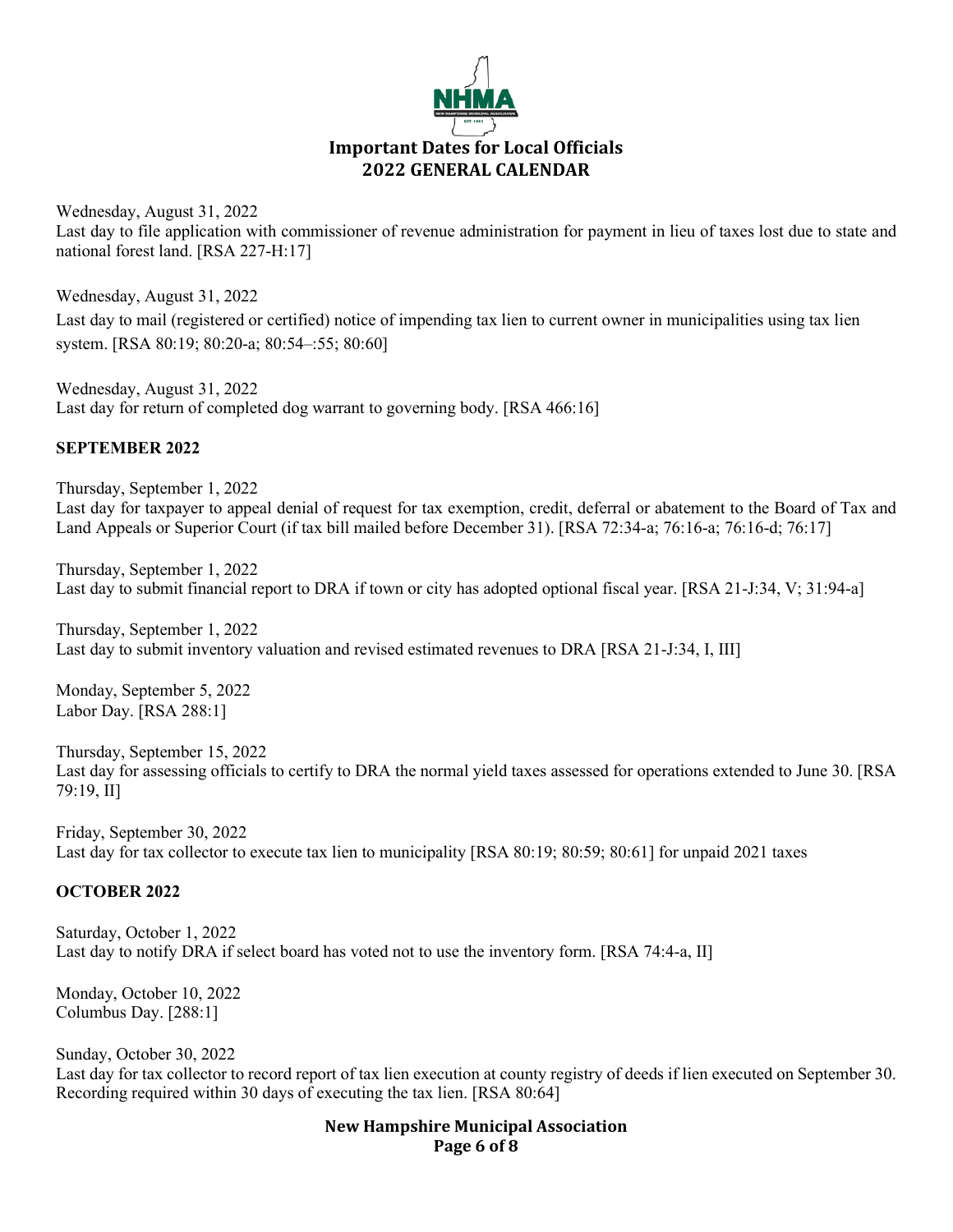

#### **NOVEMBER 2022**

Friday, November 11, 2022 Veterans Day. [RSA 288:1]

Monday, November 14, 2022

Last day for tax collector to identify and notify (either in hand or by certified or registered mail) all persons holding mortgages on real property of the date of execution of a municipal tax lien if lien executed on September 30. Notification required within 45 days of executing the tax lien. [RSA 80:65–:67]

Monday, November 14, 2022

Last day for tax collector to notify Commissioner of Health and Human Services of execution of tax lien upon property subject to lien for APTD or OAA if municipal lien executed on September 30. Notification required within 45 days of actual execution in order to maintain validity of lien against State of NH. [RSA 80:68]

Wednesday – Friday, November 16 – 18, 2022 NHMA Annual Conference

Thursday, November 24, 2022 Thanksgiving Day. [RSA 288:1]

#### **DECEMBER 2022**

Thursday, December 1, 2022 Last day to file amended permanent application for tax exemption or credit if person has changed residence. [RSA 72:33, II]

Thursday, December 1, 2022 Second tax payment due for municipalities with semi-annual billing. [RSA 76:15-a, II]

Thursday, December 1, 2022

Interest at 8% charged on all unpaid property taxes from this date to date of tax lien execution, 14% thereafter. If tax bills mailed after November 2, no interest charged until 30 days after mailing. [RSA 76:13; 80:69]. Penalty of \$1 added to resident tax not paid on or before December 1. [RSA 76:13-a]

Friday, December 2, 2022 First day for tax collector to start tax lien procedure for unpaid current year taxes, unless tax bills mailed after November 2. [RSA 80:20; 80:59]

Thursday, December 15, 2022 Last day for select board and treasurer to transfer funds appropriated for capital reserve funds to trustees of trust funds in calendar year municipalities. [RSA 35:12]

> **New Hampshire Municipal Association Page 7 of 8**